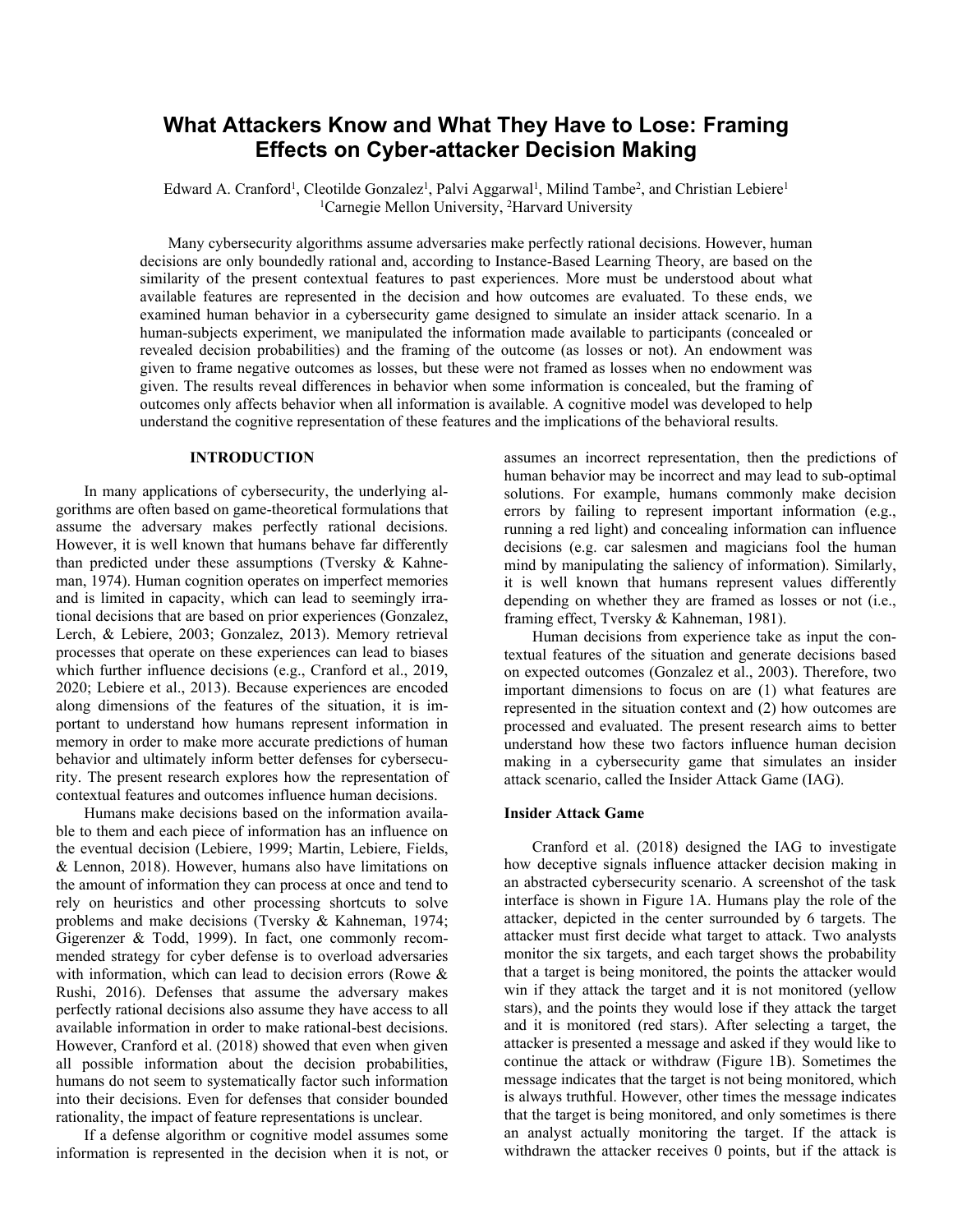continued the attacker is rewarded or penalized based on the underlying coverage of the target. All decisions are self-paced, and no domain expertise is required. Attackers try to earn as many points as possible across 4 rounds of 25 trials (targets change each round), which is translated into a cash payout.



*Figure 1.* Screenshot of the IAG (A) and an example signal message indicating a target is being monitored (B). The first line is omitted when indicating a target is not being monitored.

The goal of adding deceptive messages is to improve defenses by deterring attacks when a target is not monitored and extending the perceived coverage of the network. The rate at which deceptive messages are sent is optimized through gametheoretic algorithms such as the Strong Stackelberg Equilibrium with Persuasion (*peSSE*; Xu, Rabinovich, Dughmi, & Tambe, 2015). However, the defense is contingent on sustaining belief in the signal while assuming adversaries make perfectly rational decisions. For this reason, in human studies, participants are provided all information regarding the payoff structure. Based on these values, the *peSSE* sends signals at a rate that makes the expected value of attacking given a signal equal to the expected value of withdrawing, and therefore a perfectly rational adversary will defer to the safe option and always withdraw. However, even with all possible information to aid decision-making, humans do not make rational-best decisions. Cranford et al. (2019) showed that humans attack far more often than predicted by the *peSSE* (~80% overall compared to the predicted 33%). This behavior was explained under the Instance-Based Learning Theory (IBLT; Gonzalez, Lerch, & Lebiere, 2003; Gonzalez, 2013) and an IBL cognitive model was developed that accurately predicts human performance in the IAG (with an impressive  $RMSE = 0.04$  and *r* = 0.80; Cranford et al., 2018, 2019).

#### **IBL Model of Human Behavior in the IAG**

According to IBLT, human decisions from experience are based on the similarity of the current situation to past situations, modulated by the recency and frequency of those past experiences in memory (Gonzalez, 2013). An IBL model was created in the ACT-R cognitive architecture (Anderson & Lebiere, 1998; Anderson, Bothell, Byrne, Douglass, & Lebiere, 2004), which provides a theoretical framework that accurately simulates human-like cognition and processes such as memory retrieval, pattern matching, and decision making.

In the IBL model, described in more detail in Cranford et al. (2018), experiences (or instances) are represented by the contextual features of the decision. For example, in Figure 2, the contextual features include the information available in the environment, including the reward, penalty, and monitoring probabilities, as well as the action taken and the associated utility, or outcome of the decision. Each experience is saved in memory and when a new decision is to be made, an expected outcome is retrieved from memory that represents a weighted average across all memories based on similarity of the contextual elements and activation strength of the memory. In ACT-R the activation strength is determined by the recency of the memory and its frequency of occurrence. A Boltzmann softmax equation determines the probability of retrieving an instance based on its activation strength. The IBL model uses ACT-R's blending mechanism (Gonzalez et al., 2003; Lebiere, 1999) to retrieve an expected outcome of attacking a target based on a consensus of past instances. The expected outcome is the value that best satisfies the constraints of all matching instances weighted by their probability of retrieval.

| Memory Instance (one of many)<br>Monitor |                  |                  |                        |                |          |
|------------------------------------------|------------------|------------------|------------------------|----------------|----------|
| Signal                                   | Reward           | Penalty          | Probability            | Action         | Outcome  |
| Present                                  | 8                | $-9$             | 0.36                   | Attack         | 8        |
| exact<br>match                           | partial<br>match | partial<br>match | partial<br>match       | exact<br>match | blending |
| Present                                  | 9                | $-10$            | 0.40                   | Attack         | 6.4      |
| Signal                                   | Reward           | Penalty          | Monitor<br>Probability | Action         | Outcome  |
| Event Representation (Context)           |                  |                  |                        |                |          |

*Figure 2.* Example representation of instances in IBL.

First, the model selects a target by cycling through each of the targets and generating an expected outcome of attacking based on the reward, penalty, and monitoring probability features. The target with the highest expected outcome is selected. The context is then augmented with a feature representing the signal and the model generates a new expected outcome of attacking given the signal, but does not include the reward, penalty, and monitoring probability features in this decision because they are not present on the screen during this stage of the decision process. In fact, representing the target's features in this decision resulted in poorer fit to human data, suggesting that, when presented a signal, humans only factor the features of the signal and not the target. Finally, a decision to attack is made if the expectation is greater than zero, else the model withdraws, and ground truth feedback is given.

The model saves two instances to memory each trial. One represents the expectation generated during the decision to continue the attack or withdraw (includes the features: signal, action, and expected outcome), and the other represents the ground truth decision and feedback received (includes all features: signal, reward, penalty, monitoring probability, ground truth action, and ground truth outcome). While ground truth experience alone would predict a lower probability of attack, aligning with the statistics of the environment, storing the expectations drives a confirmation bias in which the availability of additional positive instances in memory perpetuates a behavior to attack even after suffering losses.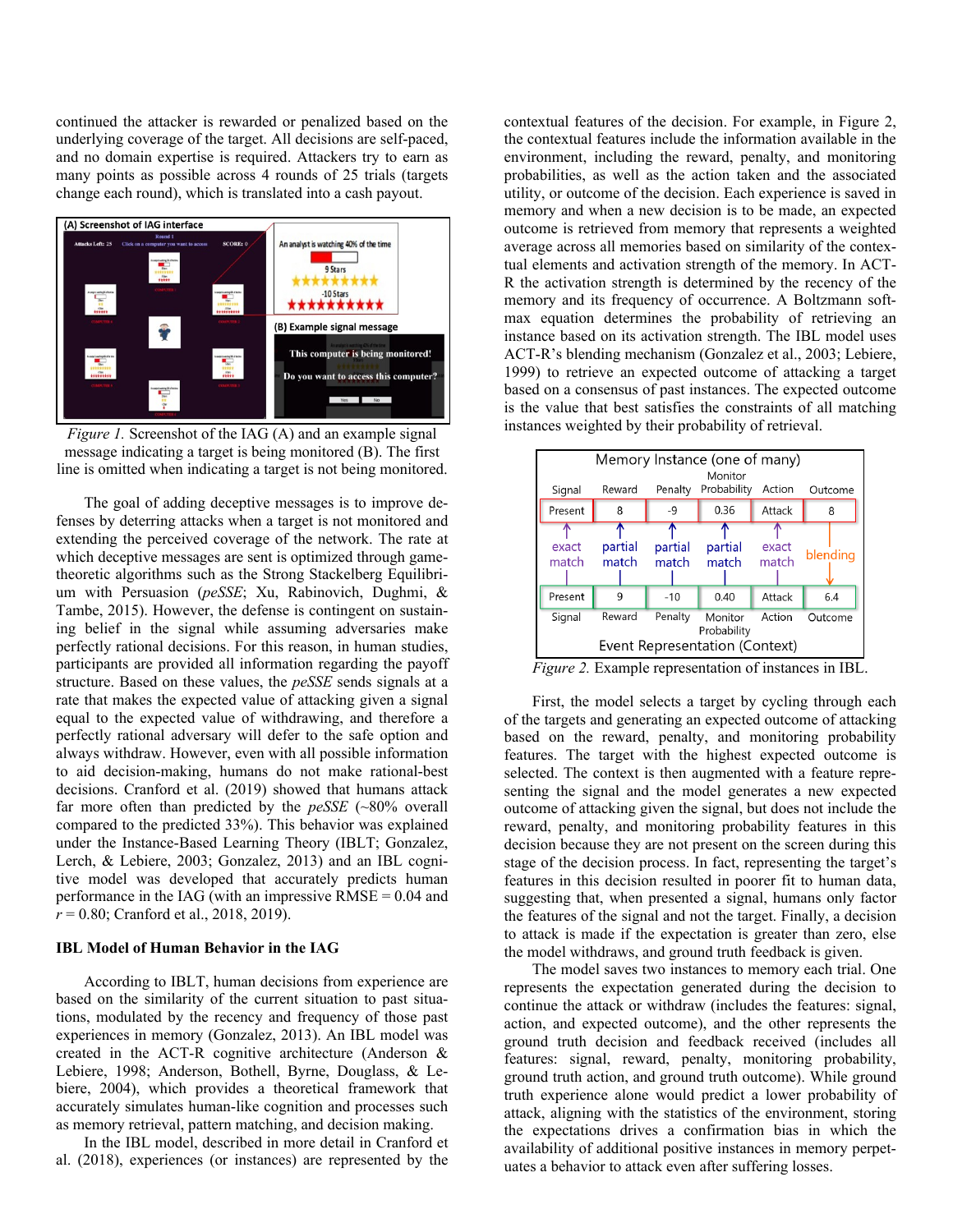In summary, humans do not compute all information and make rational-best decisions, but instead make decisions based on experiences represented by the important features of the situation. The present study manipulations are aimed at better understanding how feature representation impacts decisions.

## **Experimental Manipulations and Hypotheses**

Two observations were made from the human data reported in Cranford et al. (2019). First is that humans attack at a high rate from the very first trial and this pattern perpetuates throughout the game. It was hypothesized that, because participants' monetary payouts are not discounted for having negative total points, it is possible that early negative outcomes are not framed as losses. Instead they may be represented as higher than face value. According to IBLT, if the set of past experiences includes inflated outcomes, the generated expected outcome will also be inflated which could contribute to the high probability of attack.

To investigate how the framing of outcomes affect decisions, in the present study, we manipulated the number of points participants started with. In one condition, participants start with zero points as usual (NoLoss), but in the other condition participants begin with an endowment of 100 points (Loss). When given an endowment, early losses are predicted to be more meaningful and framed as losses (i.e., encoded as full penalty), but should not be framed as losses when the endowment is withheld (i.e., encoded as less than the full penalty). Therefore, according to IBLT, an endowment should increase the valuation of negative outcomes, resulting in lower expected outcomes, and thereby lowering the probability of attack. It is possible the effect will diminish in later rounds as participants accumulate points and have something to lose.

The second observation was that human decisions are not made through formal calculation of expected values based on the decision probabilities, but instead are based on experience, using features as representations of what happened in the past in order to generate expectations of the future. Therefore, to investigate how context representations affect decisions, we manipulated the information made available to participants. In one condition participants were provided all possible information (Info), but in the other condition the monitoring probabilities were withheld (NoInfo).

According to perfect rationality, providing more information is predicted to reduce the probability of attack because adversaries should be able to use the decision probabilities to calculate expected values and make the rationally-best decision to withdraw when given a signal. However, according to IBLT, concealing features such as the monitoring probability will affect how the current situation matches to past experiences, thus affecting what chunks are included in the retrieval set, and thus the expected outcomes. Because target features are only considered during the selection decision, it is predicted that concealing information will largely affect selection behavior and only indirectly influence the probability of attack insofar as shifting attacks toward different targets with different coverage probabilities will result in different experiences (e.g., more experiences of loss would result in lowered expected outcomes and lowered probabilities of attack).

# **IBL Model Modifications & Predictions**

The cognitive model was modified to make predictions about how humans would behave in each of the conditions. To simulate the effects of not having a 100-point endowment, the model was modified so that any negative outcomes were changed to be no greater than the number of positive points available. To simulate the effects of concealing the monitoring probabilities, we simply removed the feature from instances in memory and so target selection decisions are based solely on the reward and penalty values. Figure 3 shows the model predictions of the probability of attack (i.e., the proportion of trials in which participants chose to continue the attack instead of withdraw). The model predicts a main effect of framing and also of information, and a slight reduction in probability of attack over time, but no interactions.



Figure 3. Mean probability of attack per round comparing the model in the Info-NoLoss, Info-Loss, NoInfo-NoLoss, and NoInfo-Loss conditions.

#### **METHODS**

#### **Design**

The design was a 2 (Framing) X 2 (Information) between subject design. For Framing, participants were either endowed 100 points to start the game (Loss) or given no endowment (NoLoss). For Information, participants were either provided information regarding the monitoring probabilities (Info) or this information was concealed (NoInfo).

# **Participants**

100 participants were recruited via Mechanical Turk for each of the four conditions. However, some participants were removed from analysis due to incomplete data arising from technical issues, resulting in final sample sizes of 100, 98, 99, and 99 for the NoInfo-Loss, NoInfo-NoLoss, Info-NoLoss, and Info-Loss conditions, respectively. In the NoLoss conditions, participants were paid a base payment of \$1.00, but in the Loss conditions, they were given 100 points to start the game. Participants could then earn \$0.01 per point earned in the game up to a maximum total payment of \$5.50.

#### **Procedure**

After providing informed consent, participants read instructions about their payout and the gameplay. In the Info condition, participants were informed about the monitoring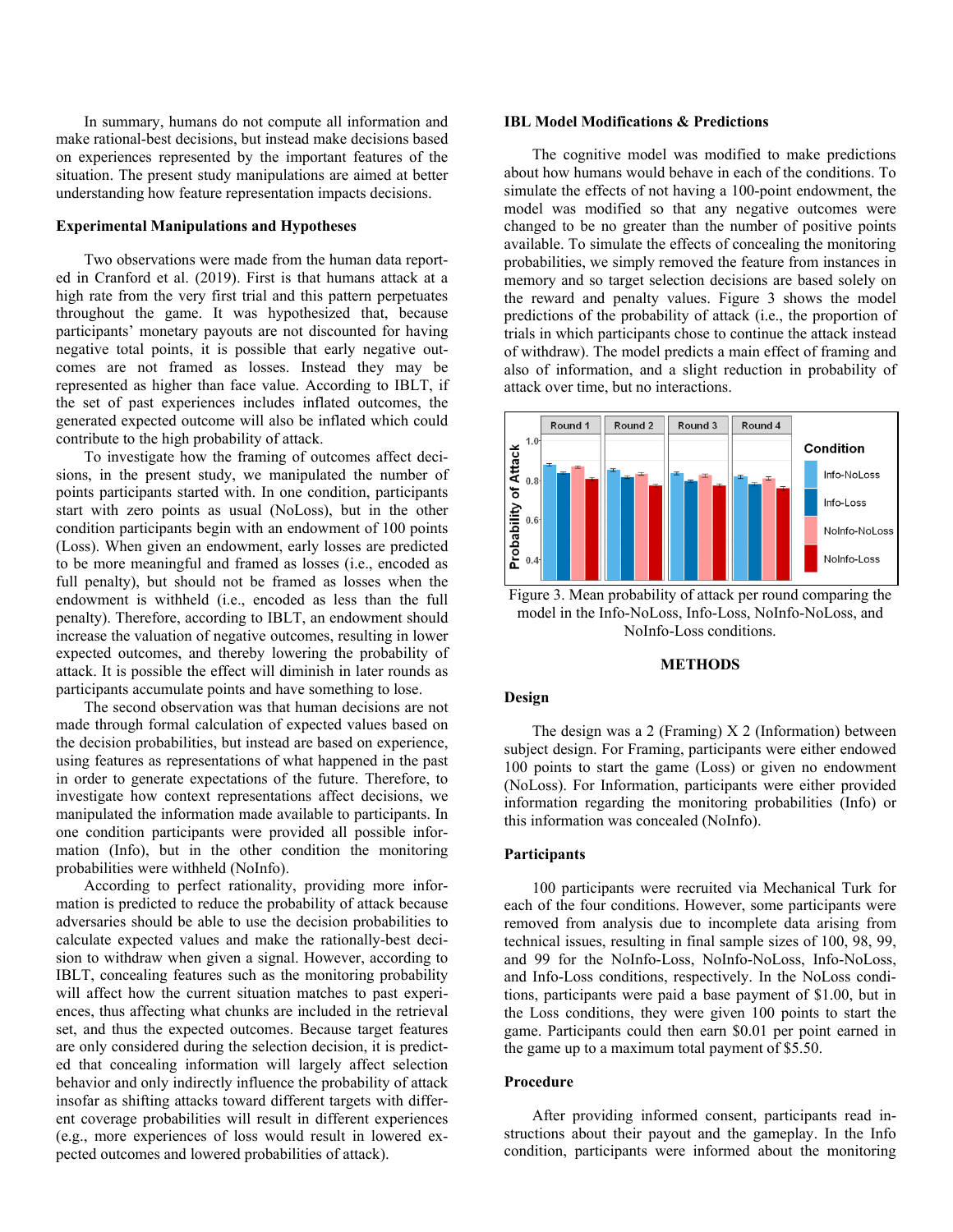probabilities, but were not in the NoInfo condition. Participants answered a short quiz about the instructions and played 5 practice trials before beginning the main experiment. Participants continued to play the game for four rounds of 25 trials each as described in the Introduction. After completing the game, participants were given feedback about their results, completed a brief survey, and thanked for their participation. Payment was awarded within 24 hours of completion.

## **RESULTS & DISCUSSION**

The data was analyzed for the probability of attack, as described above with the model predictions, and target selection preferences. The selection preferences examined the proportion of trials that participants selected each target.

The mean probability of attack for each round is shown in Figure 4, comparing Info (blue) to NoInfo (red) conditions and NoLoss (lighter) to Loss (darker) conditions. A mixed-effects ANOVA, with Round included as a within-subjects factor, revealed a main effect of Information,  $F(1,392) = 4.08$ ,  $p =$ .044, and a main effect of Round *F*(3,1176) = 15.27, *p* < .001, but not of Framing,  $p = 0.333$ , and there were no interactions, all  $p > 0.175$ . Replicating prior research, participants attack gradually less across rounds. Of importance, and consistent with current hypotheses, participants attacked more often when information regarding the monitoring probability was available than when this information was concealed. However, closer inspection reveals that the effect is only present in rounds 1-3 in the NoLoss condition, all  $p < .036$ , diminishing in round 4,  $p = .086$ , and is not present in any rounds of the Loss condition, all  $p > .248$ .



*Figure 4.* Mean probability of attack per round comparing humans across the Info-NoLoss, Info-Loss, NoInfo-NoLoss, and NoInfo-Loss conditions.

Although analysis revealed no main effect of Framing, nor a 3-way interaction, further inspection revealed a marginal interaction between Framing and Round within the Info condition,  $F(3,588) = 2.31$ ,  $p = .075$ . Consistent with hypotheses, there is an early effect of providing an endowment whereby participants withdrew more often in Round 1,  $F(1,196) = 6.34, p = .013$ , and Round 2,  $F(1,196) = 5.25, p =$ .023, but not in Rounds 3 and 4, both *p* > .425. In the NoLoss condition, early losses do not deter future attacks as much as in the Loss condition, likely because they are represented as lower than face value (i.e., losses do not impact their monetary payout and memories reflect this experience), but this effect diminishes across rounds after points have been acquired and losses become more meaningful.

The model predictions match well to human data in the Info-NoLoss (RMSE =  $0.04$ ,  $r = 0.73$ ), Info-Loss (RMSE = 0.05,  $r = 0.71$ ), and NoInfo-Loss (RMSE = 0.05,  $r = 0.73$ ) conditions, but not as well in the NoInfo-NoLoss  $(RMSE =$ 0.07,  $r = 0.78$  condition in which the model attacks more often, predicting an effect of Framing that was not observed in the human data. To better understand why this effect of Framing was not observed in the NoInfo condition for humans, but was for the model, we must look further at how the concealment of monitoring probabilities influenced the selection behavior.

Figure 5 shows the mean probability of selecting each target for humans, plotted along the three features: reward, penalty, and monitor probability. As can be seen, there is not much difference between Framing conditions. However, there is a large observable difference between Information conditions. Concealing the monitoring probability shifts selection towards targets with higher rewards and lower penalties. Unbeknownst to participants in the NoInfo condition, these targets are also monitored more often, and therefore signaled more often, which explains why these participants attack less often than participants who are given the monitoring probability. Participants in the Info condition also tend to select targets with higher rewards, but also factor monitoring probabilities and select targets with the more moderate values.



*Figure 5*. Mean probability of selecting a target, plotted by the reward, penalty, and monitoring probability (M-prob) target features, comparing humans across the Info-NoLoss, Info-Loss, NoInfo-NoLoss, and NoInfo-Loss conditions.

Meanwhile, the model did not exhibit this same shift in selection behavior as humans, but instead was stable across conditions and resembled humans in the Info condition (see Figure 6). The discrepancies of probability of attack between humans and the model can be explained by these differences in selection. For humans, attacking highly covered targets in the NoInfo condition could have led to the lower probability of attack observed when no endowment was given because, as participants experience more signals and decide to withdraw, they also experience fewer gains, thereby lowering the future expected outcomes and thus the overall probability of attack.